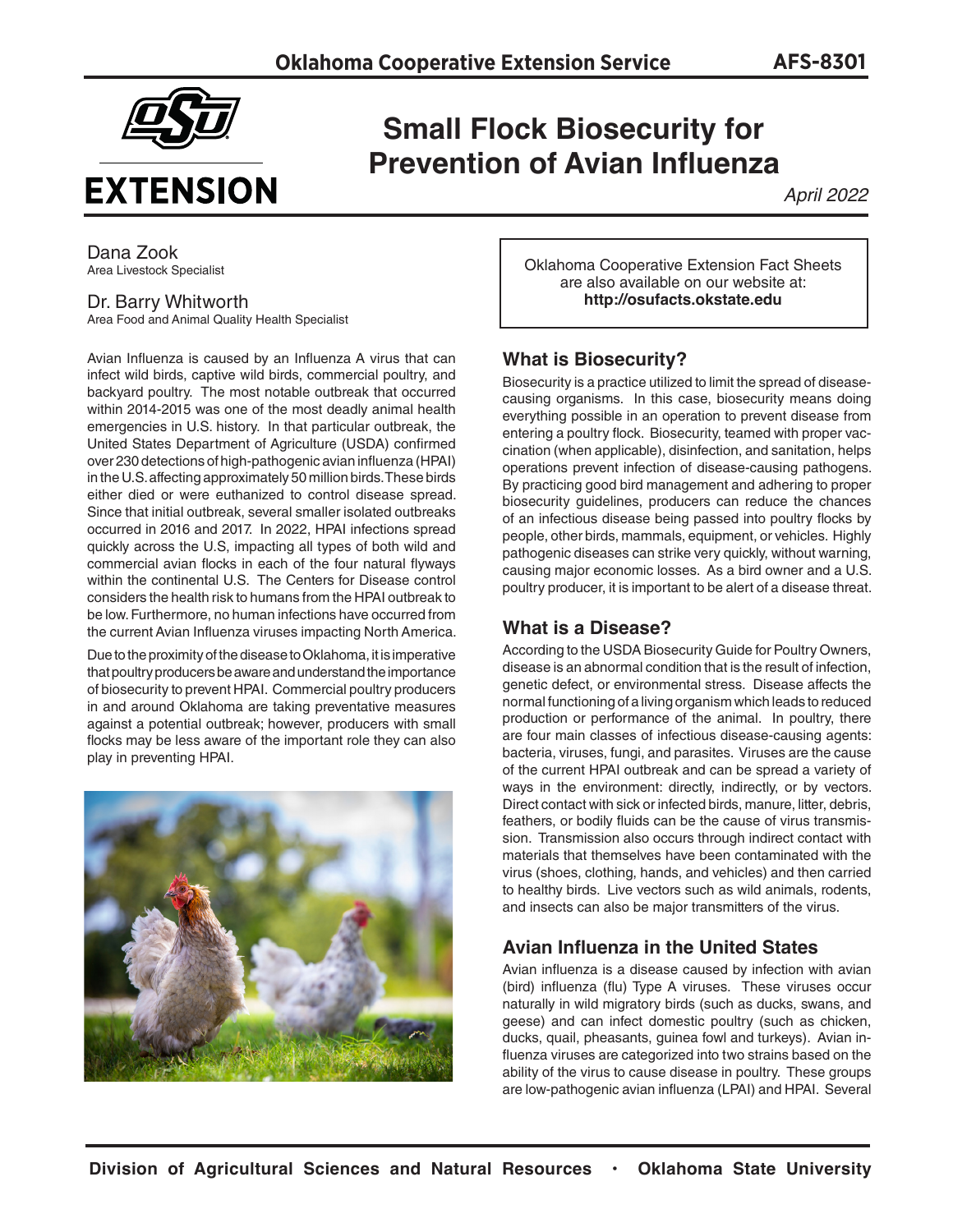

**Figure 1. North American Migratory Bird Flyways.** Source: U.S. Fish and Wildlife Service

different strains of LPAI can be found in wild birds across the U.S. Birds with "low path" forms of the virus typically show no signs of infection. However, LPAI viruses have the potential to mutate into HPAI which is why they are monitored closely by the USDA. Migratory birds from all over the world interact during migration which naturally allows for disease spread and increased likelihood of the development of HPAI.

In domestic poultry, HPAI is very contagious and causes serious illness and death. Once established, it can spread rapidly killing 95-100 percent of an infected flock. Possible signs of HPAI include decreased energy and appetite, decreased egg production, abnormal egg shape, respiratory distress, diarrhea and swelling or purple discoloration of the head, eyelids, comb, wattles, and legs. U.S. outbreaks have been focused within the commercial egg and turkey industry; however, HPAI has also been detected in backyard flocks. During outbreaks, some states may take steps to prevent the spread of HPAI by canceling poultry related shows and events. All vaccine development and approval is strictly regulated by the USDA. To date, there is no widely available and effective vaccine to prevent HPAI. Should the USDA authorize vaccine use, careful consideration will be given regarding vaccine efficacy, impacts of vaccine use in the field and potential impacts on poultry trade.

Improvement and maintenance of a proper biosecurity plan as a prevention method are much easier than implementing a plan amidst a disease outbreak. Implementation of biosecurity plans to prevent disease can reduce the economic losses associated with a disease outbreak. The goal is to improve small flock biosecurity to help prevent the introduction or spread of pathogenic diseases such as avian influenza in Oklahoma.

# **Prevention of Avian Influenza**

Transmission of avian influenza viruses occurs primarily through the feces and respiratory secretions of birds. The fecal-oral and respiratory transmission routes can rapidly spread the virus throughout a poultry flock; however, clothes, shoes, equipment, pests, and vehicles can also be major sources of transmission. For this reason, practicing biosecurity in all areas of a poultry operation, large or small, is key to the prevention of avian influenza.



**Figure 2. Any necessary visitors should clean and disinfect their shoes or wear disposable boot covers prior to entering any pen.** 

## **Tips for maintaining biosecurity in backyard poultry:**

- **Keep your distance and restrict visitors**. The primary caretaker of your flock should not enter other poultry facilities and visitors should be kept at a minimum. Any necessary visitors should practice judicious hand washing before entering the poultry operation. Visitors should also clean and disinfect their shoes or wear disposable boot covers prior to entering any pen. If handling birds is necessary, disposable gloves should be worn. Any person who handles poultry or poultry equipment should follow the interaction with practiced cleanliness of handwashing and even a change of clothes in some instances.
- **Do not allow wild birds to commingle with domesticated poultry**. Game birds and migratory waterfowl can carry diseases that can be spread to domesticated poultry. At all costs, keep wild birds from having contact with your flock even if they are housed outdoors. Be sure no other animals or pets have contact with poultry or their feeding and watering receptacles.
- **Maintain cleanliness!** Clean and disinfect your hands, clothes, shoes, and equipment before and after handling poultry. A good biosecurity practice is to have a pair of shoes that are kept next to the pen door and only worn when inside the pen. Feed bins should be secured to prevent contamination by wild birds or rodents. Spoiled feed should be removed promptly to prevent attracting wild birds or rodents. Clean and disinfect all tools and equipment that are thought to have been contaminated. Promptly dispose of dead birds by burial or composting. Maintain effective rodent and insect control programs.
- **Don't haul the disease home**. If your birds have been near other poultry such as during a show or contest, clean and disinfect poultry cages and equipment before coming home. Birds that have been near other poultry should be quarantined from the rest of the flock for at least 14 days. This will give the bird time to show sickness if something was indeed picked up while they were off farm. New birds should be kept from your flock for at least 30 days before putting them with the rest of the birds. After interacting with birds other than your own, be sure to shower and clean clothing with detergent before handling your birds.